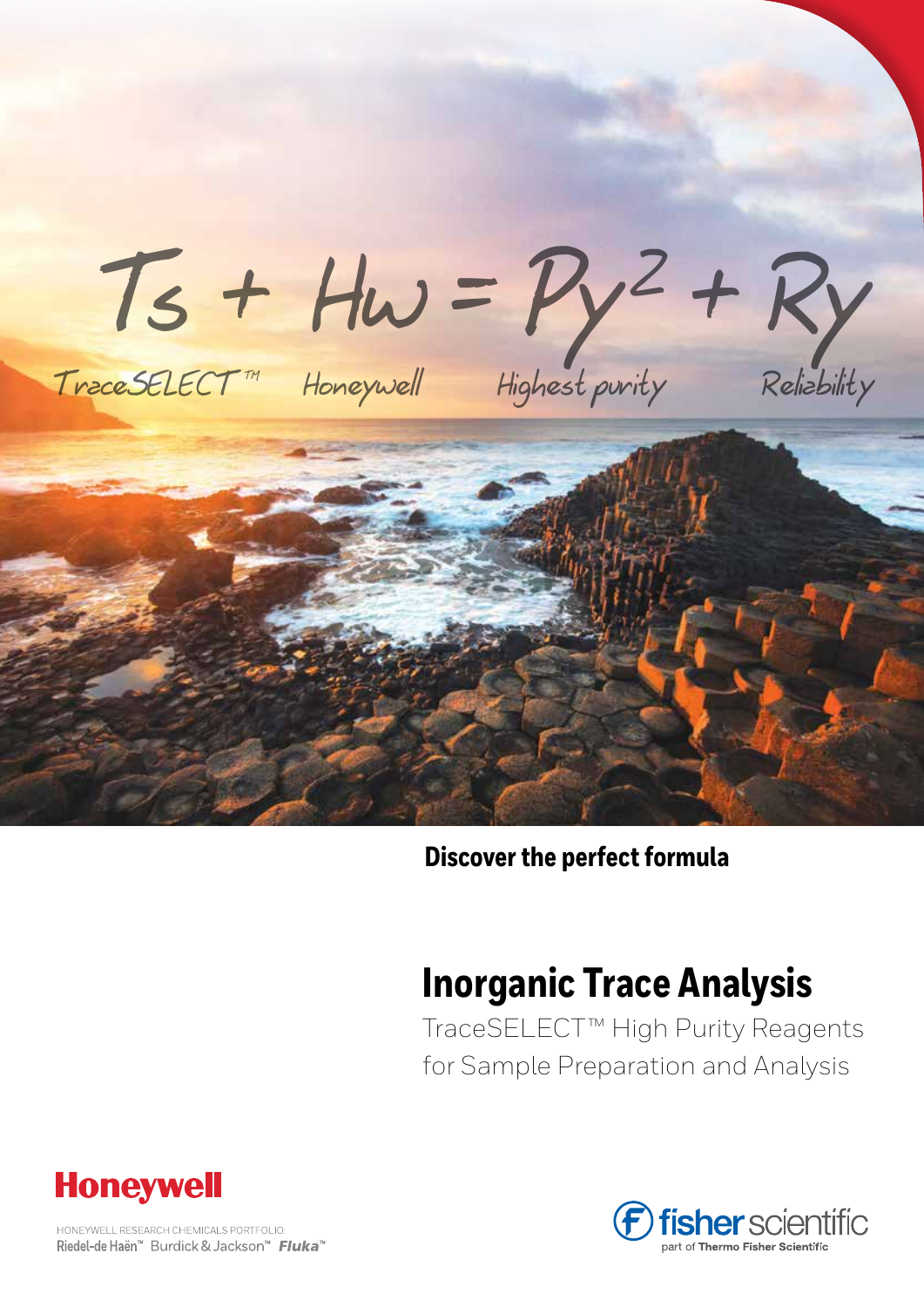## **Contents**

| Sample Preparation for Trace Analysis:                                 |  |
|------------------------------------------------------------------------|--|
|                                                                        |  |
|                                                                        |  |
| Trace Analysis:                                                        |  |
|                                                                        |  |
|                                                                        |  |
| Solvents for Trace Metal Speciation Analysis:                          |  |
|                                                                        |  |
|                                                                        |  |
|                                                                        |  |
|                                                                        |  |
| Ultra Pure Reagents for Voltammetry:                                   |  |
| TraceSELECT reagents for ultra-trace analysis and metal speciation  10 |  |
|                                                                        |  |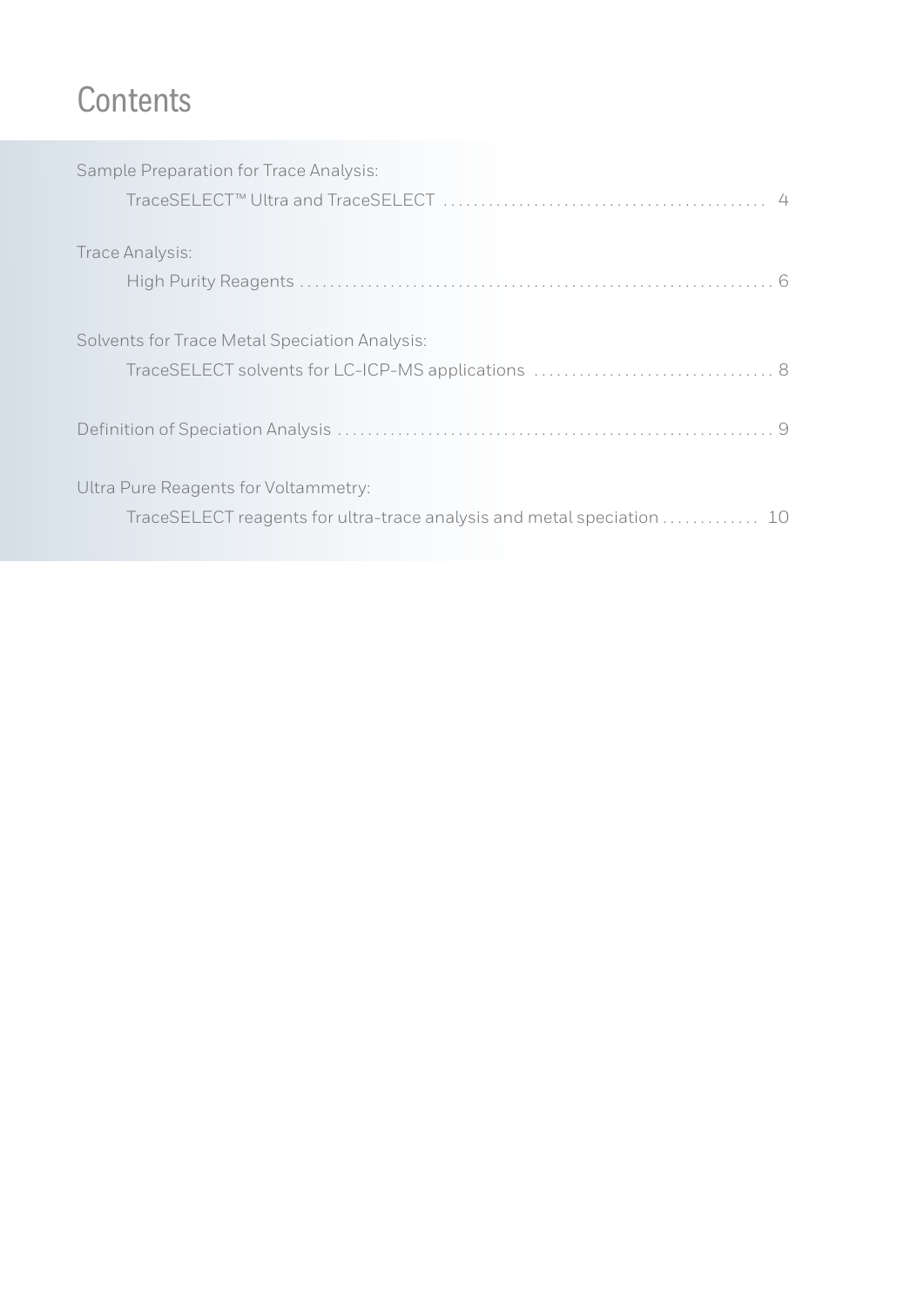## Analysis you can trust

With Honeywell's analytical reagents, superior quality and safety standards are a prime focus. We use a comprehensive Quality Assurance System in line with EN 29001 (ISO 9001) and each of our products is manufactured to clear, guaranteed specifications. We employ a large variety of modern analytical methods, such as inductively coupled plasma atomic emission spectroscopy (ICP-OES), inductively coupled plasma mass spectrometry (ICP-MS) , flame atomic absorption spectroscopy (AAS) and graphite furnace AAS. This allows for specifically tailored control and analysis procedures for each product.



**Atomic Emission Spectroscopy Analysis**

### Reagents for Inorganic Trace Analysis

Sensitive trace analysis applications require extremely pure sample preparation reagents.

These digestive reagents cannot contain metal ions or other impurities. In addition, complete decomposition of the sample is required to achieve reproducible and accurate elemental results by instrumental analytical methods.

Sample wet digestion/dissolution is a method that breaks down the components of a matrix into simple chemical forms. This digestion can occur in three ways:

- <sup>w</sup> With the introduction of energy such as heat
- <sup>w</sup> By using a chemical reagent such as an acid
- ▶ By a combination of these two methods

Most analytical measurements using highly sensitive methods (AAS, ICP-AES, stripping voltammetry, ion

chromatography, etc.) are performed on samples in solution. One of the most effective and economical sample preparation methods is microwave digestion.

In most cases, achieving homogeneity and mineralization of the sample is sufficient. UV photolysis using hydrogen peroxide and either potassium persulfate or nitric acid is very often the method of choice for the decomposition of organic impurities in aqueous solutions.

The most commonly used reagents for wet decomposition are mineral and oxidizing acids. Wet decomposition has the advantage of being effective on both inorganic and organic materials. It often destroys or removes the sample matrix, thus helping to reduce or eliminate some types of interference.

Table 1 provides an annotated overview of the acids and bases used for wet digestion.

#### Sources

- 1. Feng, X.; Wu, S.; Wharmby, A.; Wittmeier, A. Microwave digestion of plant and grain standard reference materials in nitric and hydrofluoric acids for multi-elemental determination by inductively coupled plasma mass spectrometry. J. Anal. At. Spectrom. 1999, 14, 939–946.
- 2. Golimowski J.; Golimowska, K. UV photooxidation as pretreatment step in inorganic analysis of environmental samples. Anal. Chim. Acta. 1996, 325, 111–133.
- 3. Vandecasteele, C.; Block, C. B. Modern Methods for Trace Element Determination; Wiley: Chichester, UK, 1997; pp 1–8.
- 4. Sampling and Sample Preparation; Stoeppler, M., Ed; Springer: Berlin, 1997.
- 5. Sah, R. N.; Miller, R. O. Spontaneous reaction for acid 9. Sun, Y. C.; et al. Combining electrothermal dissolution of biological tissues in closed vessels. Anal. Chem. 1992, 64, 230.
- 6. Inductively coupled plasmas in analytical atomic spectrometry; Montaser, A.; Golightly, D. W., Eds.; VCH: New York, 1992; pp 473–516.
- 7. Tracy, M. L.; Moeller, G. Continuous flow vapor generation for inductively coupled argon plasma spectrometric analysis; Part 1: Selenium. J. Assoc. Off. Anal. Chem. 1990, 73, 404–410.
- 8. Pacquette, H. L.; Elwood, S. A.; Ezer, M.; Simeonsson, J. B. A comparison of continuous flow hydride generation laser-induced fluorescence and laser enhanced ionization spectrometry approaches for parts per trillion level measurements of arsenic, selenium and antimony. J. Anal. At. Spectrom. 2001, 16, 152–158.
- vaporization inductively coupled plasma mass spectrometry with in situ TMAH thermochemolysis for the direct determination of trace impurities in a polymer-based photoresist. J. Anal. At. Spectrom. 2006, 21, 311–316.
- 10. Jeitziner, M. High-purity TMAH for alkaline digestion of biological samples. Analytix 2008, 1, 17.
- 11. Jeitziner, M. High-Purity Reagents for AAS. Analytix 2011, 1, 14.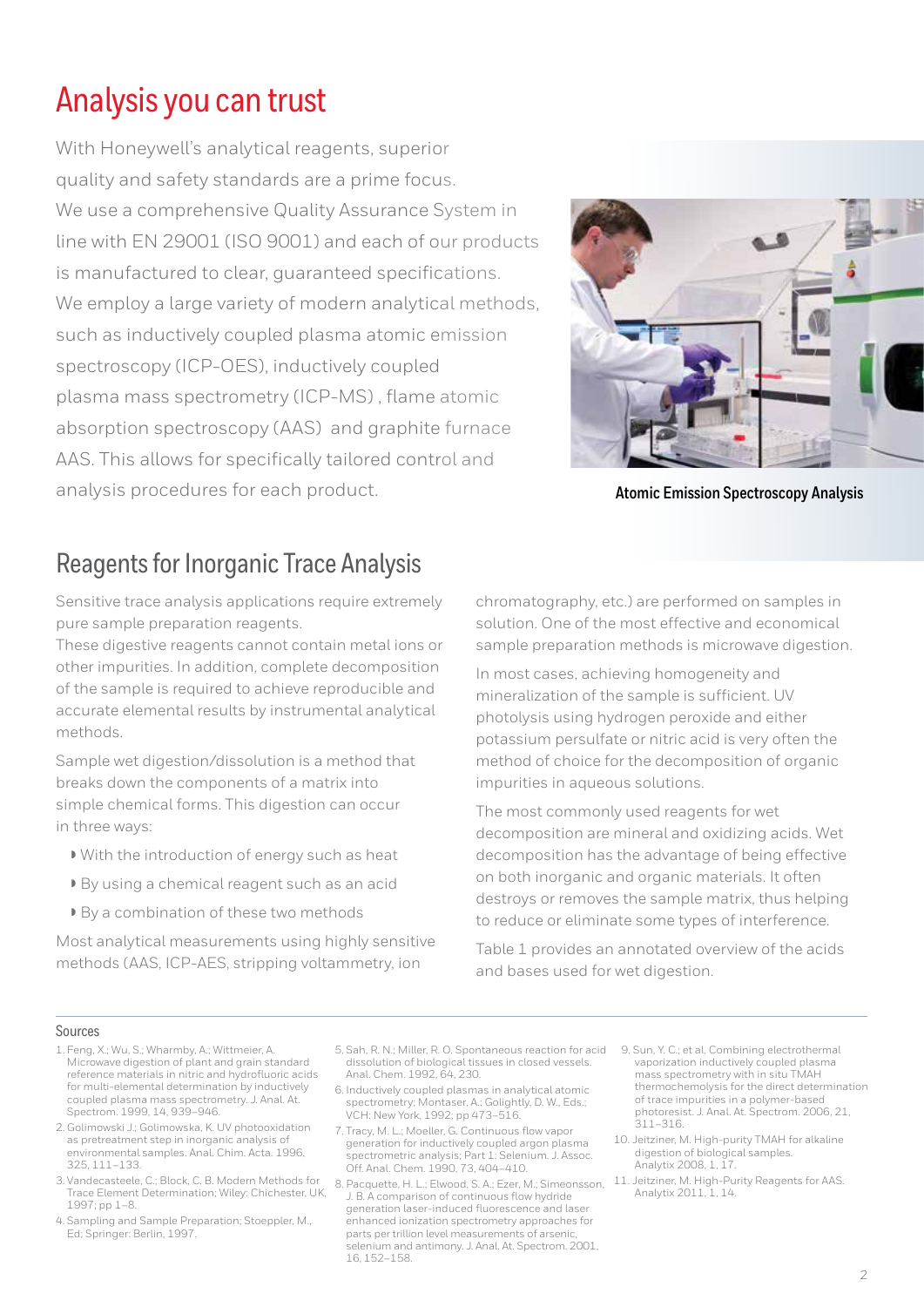| __ | $\sim$ |  |
|----|--------|--|

|                   |                                                                                                                                                                                                                                                                                                                                                                                                                                                                                                                   | AcO |                  |
|-------------------|-------------------------------------------------------------------------------------------------------------------------------------------------------------------------------------------------------------------------------------------------------------------------------------------------------------------------------------------------------------------------------------------------------------------------------------------------------------------------------------------------------------------|-----|------------------|
| HNO <sub>3</sub>  | and Cr are passivated. Sn, Sb, and W give insoluble<br>hydrous oxides. Dissolves most sulfides (except<br>HgS). Unfortunately, the carbon contained in<br>organic materials is only partly converted to CO <sub>2</sub><br>by HNO <sub>3</sub> at temperatures up to 200 °C. Nitric acid<br>should never be used for the digestion of highly<br>aromatic compounds because of the potential for the<br>formation of highly explosive compounds. In the case<br>of alcohols, the samples should be pretreated with |     | HB               |
|                   | sulfuric acid.                                                                                                                                                                                                                                                                                                                                                                                                                                                                                                    |     |                  |
| <b>HCl</b>        | Hydrochloric acid is used for many salts of weak acids,<br>e.g., carbonates, phosphates, some oxides, and some<br>sulfides.                                                                                                                                                                                                                                                                                                                                                                                       |     | $H_3P$           |
| $H_{2}SO_{4}$     | Sulfuric acid is used when its high boiling point<br>(300 °C) is an advantage, as in expelling a volatile<br>product or increasing the reaction rate. It provides<br>dehydrating and oxidizing properties at high<br>temperatures.                                                                                                                                                                                                                                                                                |     | H <sub>2</sub>   |
| HCIO <sub>4</sub> | Perchloric acid is a very powerful oxidizing agent at<br>fuming temperatures (boiling point 203 °C). It is<br>usually mixed with $HNO3$ to oxidize easily attacked<br>organic matter that might otherwise react violently<br>with $HClO4$ . H <sub>2</sub> SO <sub>4</sub> (dehydrating agent) increases<br>oxidizing power. Good solvent for stainless steel and<br>for sulfides.                                                                                                                                |     | <b>TMA</b>       |
| HF                | Hydrofluoric acid is used for digestion of silacaceous<br>samples and as an auxiliary reagent to $HNO3$ or<br>$HClO4$ to eliminate fluoride. With $HNO3$ , HF dissolves<br>Ti, W, Nb, and Zr (and their carbides, nitrides, and<br>borides) as a result of formation of complex fluorides.<br>Certain refractory silicates and other minerals are not<br>decomposed; these must be dissolved by fusion.                                                                                                           |     | NaC              |
| $H_2O_2$          | Hydrogen peroxide is a very popular oxidizing reagent<br>as it is converted to water and oxygen during the<br>oxidation of biological material. Additional advantages                                                                                                                                                                                                                                                                                                                                             |     | KO               |
|                   | are that there is no acid corrosion of the digestion<br>vessel PTFE walls, no formation of insoluble salts with<br>an acid anion, and no change of the sample matrix by<br>an acid. Because of its strong oxidation power, only<br>small amounts of $H_2O_2$ need be used so concentrated<br>sample solutions can be obtained.                                                                                                                                                                                    |     | K <sub>2</sub> C |

| <b>AcOH</b>      | Acetic acid is most often used for the extraction of<br>metallic impurities together with sodium acetate.                                                                                                                                                                                                                                                                                                               |
|------------------|-------------------------------------------------------------------------------------------------------------------------------------------------------------------------------------------------------------------------------------------------------------------------------------------------------------------------------------------------------------------------------------------------------------------------|
| <b>HBr</b>       | Hydrobromic acid is a non-oxidizing acid. It is used<br>in some special applications because it yields better<br>reductive selectivity in the determination of Se(VI)<br>by Hydride Generation-Laser Induced Fluorescence<br>(HG-LIF) than HCl.                                                                                                                                                                         |
| $H_3PO_4$        | Phosphoric acid is commonly used in the<br>semiconductor industry to both clean and etch metal<br>surfaces. The concentration of the phosphoric acid is<br>critical to optimizing these processes.                                                                                                                                                                                                                      |
| H <sub>2</sub> 0 | Water ensures the highest accuracy in trace analysis<br>of ppt range by minimizing blank values.                                                                                                                                                                                                                                                                                                                        |
| <b>TMAH</b>      | Tetramethylammonium hydroxide $[(CH3)4NOH]$ is an<br>efficient strong alkali used for solubilizing soft tissues<br>and food stuffs. Compared to conventional alkaline<br>sample digestion procedures using NaOH or KOH,<br>using TMAH enables more accurate analysis due to<br>its lower matrix effect. A diluted 0.3 M TMAH solution<br>is also used during the lithographic process in the<br>semiconductor industry. |
| Na <sub>OH</sub> | Sodium hydroxide is frequently used for melting<br>digestions at 500 °C. It attacks platinum and<br>porcelain. Residue is dissolved with 12 M hydrochloric<br>acid.                                                                                                                                                                                                                                                     |
| KOH              | Potassium hydroxide is frequently used for melting<br>digestions at 500 °C. It attacks platinum and<br>porcelain. Residue is dissolved with 12 M hydrochloric<br>acid.                                                                                                                                                                                                                                                  |
| $K_2CO_3$        | Potassium carbonate is the classic reagent for melting<br>digestions at 800 °C. Residue is dissolved with<br>hydrochloric acid.                                                                                                                                                                                                                                                                                         |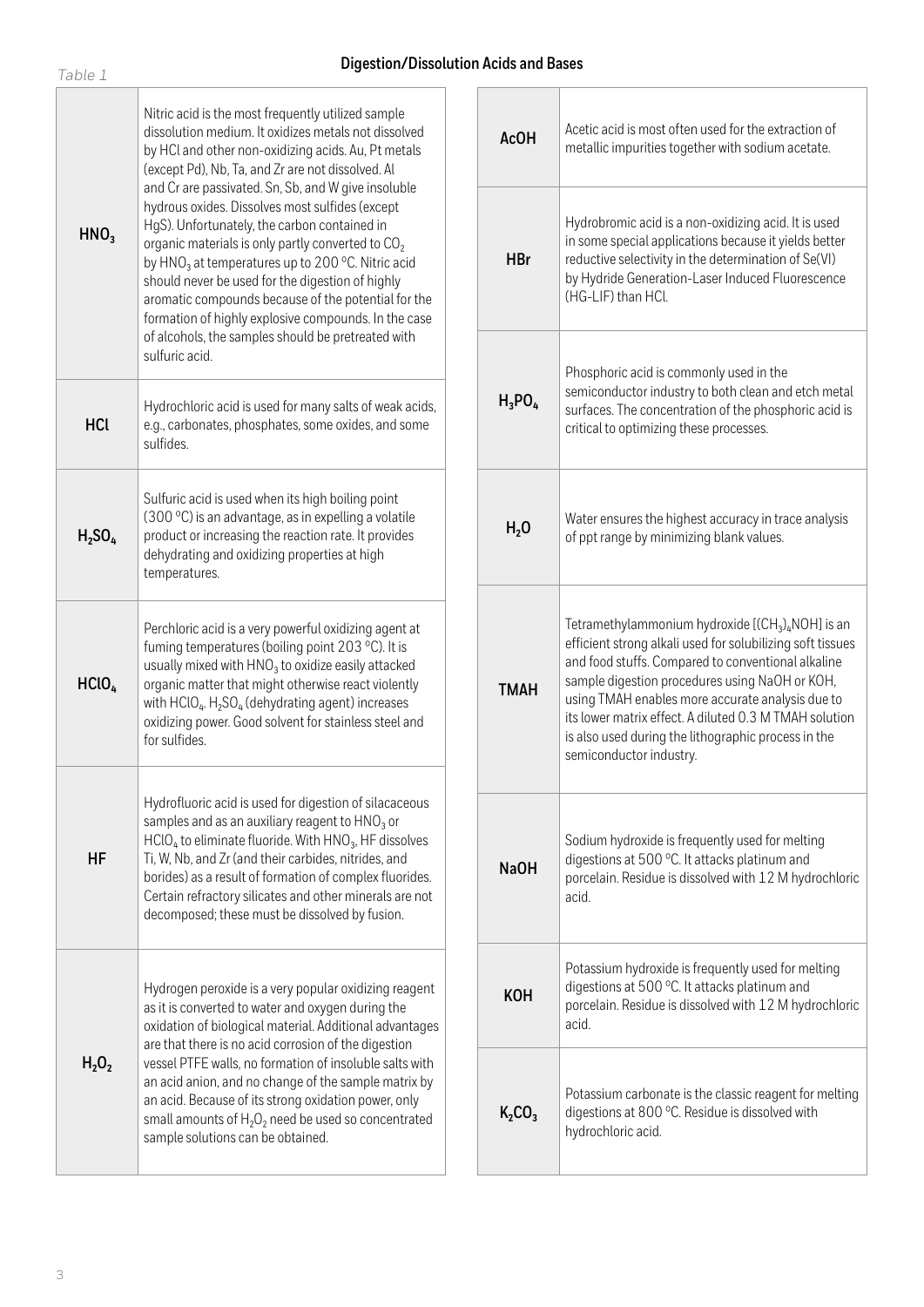## <span id="page-4-0"></span>Sample Preparation for Trace Analysis

## TraceSELECT™ Ultra and TraceSELECT

*Ultra-pure acids, bases, and salts for smelting and wet digestion in environmental, water, and food analysis.*

Sample preparation for trace analysis requires reagents of the highest purity. Our TraceSELECT Ultra products for ultra-trace analysis at ppb and even ppt levels are produced by sub-boiling distillation.

Sub-boiling is recognized as the best way to obtain high purity acids with the lowest blank values for ultra-trace analysis. The technique is based on the evaporation of liquid by infrared heating at the surface. It avoids violent boiling and the formation of liquid aerosols that can be transported with the distillate.

To maintain their high purity, TraceSELECT Ultra products are supplied in PTFE PFA (fluoropolymer) bottles. Water and ortho-phosphoric acid are supplied in especially pre-leached HDPE bottles. Recent process improvements have allowed us to reduce our impurity specifications to guarantee the lowest levels of trace impurities in our TraceSELECT Ultra products.

The acids, bases, and salts in the TraceSELECT series have been developed for sample preparation and analysis in the ppb (μg/kg) trace range. Purity and composition are guaranteed with our careful preparation, testing, and verification of the final product for metal content and ionic trace impurities using ICP-OES, ICP-MS and ion chromatography.

To further guarantee purity and stability, TraceSELECT products are packaged in high-quality containers appropriate for each product.

The Honeywell Quality Management System guarantees consistent quality and safety for all TraceSELECT Ultra and TraceSELECT products. The reagents are produced and bottled under clean-room conditions. For more information, visit: **[lab-honeywell.com/traceselect](http://lab-honeywell.com/traceselect)**



**Honeywell Fluka - Ammonium Acetate TraceSELECT** 73432-100G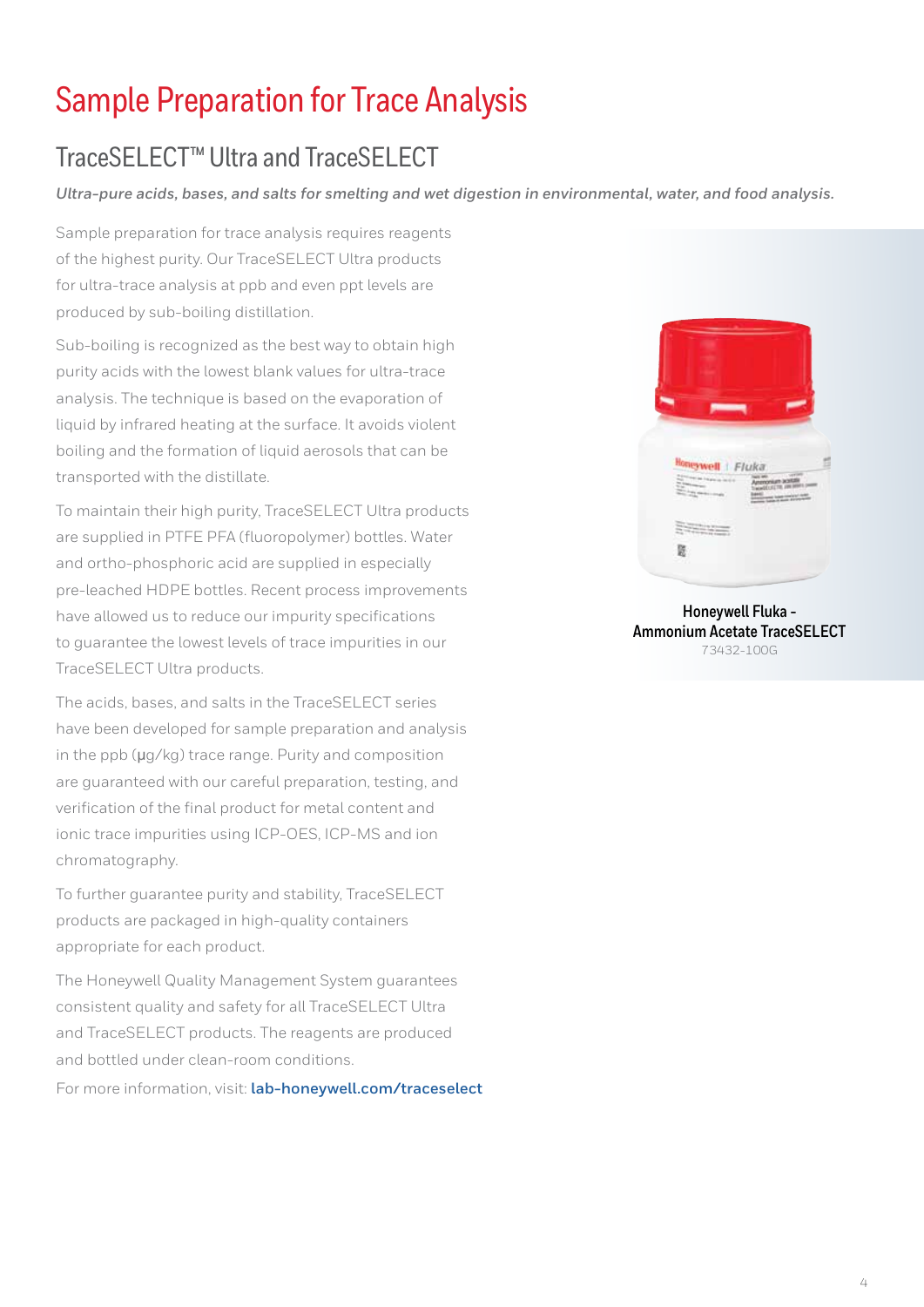### **TraceSELECT Ultra Reagents**

| <b>FS Part Number</b> | <b>HON Product Number</b> | <b>Brand</b> | <b>Product Name</b>                    | <b>Specification</b> |
|-----------------------|---------------------------|--------------|----------------------------------------|----------------------|
| 6000038               | 07692-250ML               | Fluka        | Acetic acid                            | $>99.0\%$ (T)        |
| 6002971               | 96208-250ML               | Fluka        | Hydrochloric acid                      | $>30-35%$            |
| 60044473              | 02650-250ML               | Fluka        | Nitric acid                            | $>65 - 71\%$         |
| 60044733              | 12415-250ML               | Fluka        | Perchloric acid                        | $67 - 72%$ (T)       |
| 6001146               | 64957-250ML               | Fluka        | Phosphoric acid                        | $>85\%$ (T)          |
| 60047545              | 77239-250ML               | Fluka        | Sulfuric acid                          | $>95\%$ (T)          |
| 6001691               | 14213-250ML               | Fluka        | Tetramethylammonium hydroxide solution | 25% in water         |
| 6000039               | 07692-500ML               | Fluka        | Acetic acid                            | $>99.0\%$ (T)        |
| 60047781              | 96208-500ML               | Fluka        | Hydrochloric acid                      | $>30-35%$            |
| 6001110               | 02650-500ML               | Fluka        | Nitric acid                            | $>65 - 71%$          |
| 60044734              | 12415-500ML               | Fluka        | Perchloric acid                        | $67 - 72\%$ (T)      |
| 6001145               | 64957-1L                  | Fluka        | Phosphoric acid                        | $>85\%$ (T)          |
| 60047546              | 77239-500ML               | Fluka        | Sulfuric acid                          | $>95\%$ (T)          |
| 6000037               | 07692-1L                  | Fluka        | Acetic acid                            | $>99.0\%$ (T)        |
| 6002970               | 96208-1L                  | Fluka        | Hydrochloric acid                      | $>30-35%$            |
| 60044472              | 02650-1L                  | Fluka        | Nitric acid                            | $>65 - 71\%$         |
| 60044732              | 12415-1L                  | Fluka        | Perchloric acid                        | $67 - 72\%$ (T)      |
| 60047544              | 77239-1L                  | Fluka        | Sulfuric acid                          | $>95\%$ (T)          |
| 60044474              | 02650-2L                  | Fluka        | Nitric acid                            | $>65 - 71\%$         |

### **TraceSELECT Reagents**

| <b>FS Part Number</b> | <b>HON Product Number</b> | <b>Brand</b> | <b>Product Name</b>                    | <b>Specification</b>    |
|-----------------------|---------------------------|--------------|----------------------------------------|-------------------------|
| 60046911              | 45727-100ML               | Fluka        | Acetic acid                            | $\geq 99.0\%$ (T)       |
| 60044622              | 09857-100ML               | Fluka        | Ammonium hydroxide solution            | $\geq$ 25% in water (T) |
| 60044585              | 06454-250ML               | Fluka        | Formic acid                            | $\geq 88.0\%$ (T)       |
| 60044608              | 08256-100ML               | Fluka        | Hydrochloric acid                      | $\geq 30\%$ (T)         |
| 60047668              | 84415-100ML               | Fluka        | Hydrochloric acid                      | $\geq$ 37% fuming (T)   |
| 60046960              | 47559-100ML               | Fluka        | Hydrofluoric acid                      | 47-51% (AT)             |
| 60047663              | 84385-250ML               | Fluka        | Nitric acid                            | $>69.0\%$ (T)           |
| 60047540              | 77227-100ML               | Fluka        | Perchloric acid                        | $67 - 72\%$ (T)         |
| 6001143               | 79614-100ML               | Fluka        | Phosphoric acid                        | $~85\%$ (T)             |
| 60045868              | 30955-250ML               | Fluka        | Potassium hydroxide solution           | $\geq$ 30% in water (T) |
| 6001485               | 13171-250ML               | Fluka        | Sodium hydroxide solution              | $\geq$ 30% in water (T) |
| 60047676              | 84716-500ML               | Fluka        | Sulfuric acid                          | $\geq 95\%$ (T)         |
| 6001690               | 68556-250ML               | Fluka        | Tetramethylammonium hydroxide solution | 25% in water            |
| 60047767              | 95305-250ML               | Fluka        | Water                                  |                         |
| 60046914              | 45727-500ML               | Fluka        | Acetic acid                            | $\geq 99.0\%$ (T)       |
| 60044623              | 09857-500ML               | Fluka        | Ammonium hydroxide solution            | $\geq$ 25% in water (T) |
| 60044611              | 08256-500ML               | Fluka        | Hydrochloric acid                      | $\geq 30\%$ (T)         |
| 6000778               | 84415-500ML               | Fluka        | Hydrochloric acid                      | $\geq$ 37% fuming (T)   |
| 6000793               | 47559-500ML               | Fluka        | Hydrofluoric acid                      | 47-51% (AT)             |
| 6001109               | 84385-500ML               | Fluka        | Nitric acid                            | $>69.0\%$ (T)           |
| 60047542              | 77227-500ML               | Fluka        | Perchloric acid                        | $67 - 72\%$ (T)         |
| 6001144               | 79614-500ML               | Fluka        | Phosphoric acid                        | $~85\%$ (T)             |
| 60047674              | 84716-1L                  | Fluka        | Sulfuric acid                          | $\geq 95\%$ (T)         |
| 60047769              | 95305-500ML               | Fluka        | Water                                  |                         |
| 60046912              | 45727-1L                  | Fluka        | Acetic acid                            | $\geq 99.0\%$ (T)       |
| 60044609              | 08256-1L                  | Fluka        | Hydrochloric acid                      | $\geq 30\%$ (T)         |
| 6001107               | 84385-1L                  | Fluka        | Nitric acid                            | $>69.0\%$ (T)           |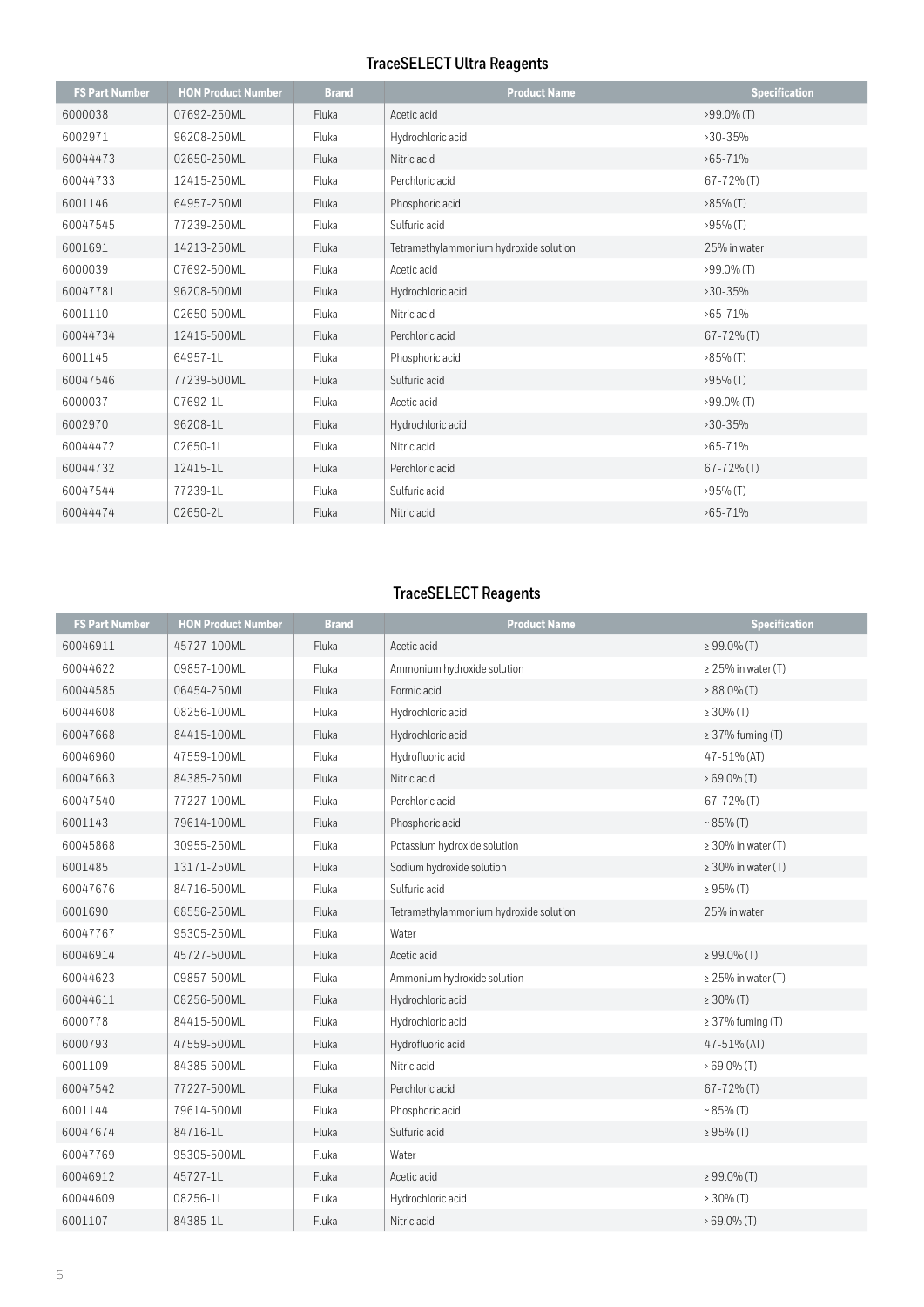#### **TraceSELECT Reagents** (continued)

<span id="page-6-0"></span>

| <b>FS Part Number</b> | <b>HON Product Number</b> | <b>Brand</b> | <b>Product Name</b> | <b>Specification</b> |
|-----------------------|---------------------------|--------------|---------------------|----------------------|
| 60047541              | 77227-11                  | Fluka        | Perchloric acid     | $67 - 72\%$ (T)      |
| 60047675              | 84716-2.5L                | Fluka        | Sulfuric acid       | $\geq 95\%$ (T)      |
| 60047765              | 95305-1L                  | Fluka        | Water               |                      |
| 60046913              | 45727-2.5L                | <b>Fluka</b> | Acetic acid         | $\geq 99.0\%$ (T)    |
| 60044610              | 08256-2.5L                | Fluka        | Hydrochloric acid   | $\geq 30\%$ (T)      |
| 6001108               | 84385-2.5L                | Fluka        | Nitric acid         | $>69.0\%$ (T)        |
| 60047766              | 95305-2.5L                | Fluka        | Water               |                      |
| 60047764              | 95305-10L                 | Fluka        | Water               |                      |

#### **TraceSELECT Salts**

| <b>FS Part Number</b> | <b>HON Product Number</b> | <b>Brand</b> | <b>Product Name</b>               | <b>Specification</b> |
|-----------------------|---------------------------|--------------|-----------------------------------|----------------------|
| 6002856               | 73432-100G                | Fluka        | Ammonium acetate                  | ≥99.9995%            |
| 6001869               | 09725-25G                 | Fluka        | Ammonium chloride                 | ≥99.9995%            |
| 60044614              | 09726-25G                 | Fluka        | Ammonium phosphate monobasic      | ≥99.9999%            |
| 6001885               | 09979-100G                | Fluka        | Ammonium sulfate                  | ≥99.9999%            |
| 60047738              | 90033-25G                 | Fluka        | Cesium chloride                   | ≥99.9995%            |
| 60044946              | 16722-25G                 | Fluka        | Cesium iodide                     | ≥99.9995%            |
| 60047219              | 62462-25G                 | Fluka        | Lithium carbonate                 | ≥99.998%             |
| 60047173              | 60348-25G                 | Fluka        | Potassium bisulfate               | ≥99.995%             |
| 60047163              | 60111-50G                 | Fluka        | Potassium carbonate sesquihydrate | ≥99.995%             |
| 6001848               | 05257-25G                 | Fluka        | Potassium chloride                | ≥99.9995%            |
| 6002764               | 60216-25G                 | Fluka        | Potassium phosphate monobasic     | ≥99.995%             |
| 60047178              | 60371-25G                 | Fluka        | Potassium hydroxide hydrate       | ≥99.995%             |
| 60045831              | 30533-100G                | Fluka        | Potassium iodide                  | ≥99.999%             |
| 6002774               | 60347-100G                | Fluka        | Potassium phosphate dibasic       | ≥99.999%             |
| 60047180              | 60429-25G                 | Fluka        | Potassium nitrate                 | ≥99.995%             |
| 6002757               | 59929-25G                 | Fluka        | Sodium acetate                    | ≥99.999%             |
| 6002830               | 71347-25G                 | Fluka        | Sodium carbonate                  | ≥ 99.9999%           |
| 6002697               | 38979-25G                 | Fluka        | Sodium chloride                   | ≥99.999%             |
| 6001399               | 01968-25G                 | Fluka        | Sodium hydroxide monohydrate      | ≥99.9995%            |
| 60047397              | 71752-25G                 | Fluka        | Sodium nitrate                    | ≥99.999%             |
| 60047377              | 71629-100G                | Fluka        | Sodium phosphate dibasic          | ≥99.999%             |
| 6002839               | 71492-25G                 | Fluka        | Sodium phosphate monobasic        | ≥99.999%             |
| 6001868               | 09725-100G                | Fluka        | Ammonium chloride                 | ≥99.9995%            |
| 60044613              | 09726-100G                | Fluka        | Ammonium phosphate monobasic      | ≥99.9999%            |
| 60047737              | 90033-100G                | Fluka        | Cesium chloride                   | ≥99.9995%            |
| 60047218              | 62462-100G                | Fluka        | Lithium carbonate                 | ≥99.998%             |
| 6001847               | 05257-100G                | Fluka        | Potassium chloride                | ≥99.9995%            |
| 6002763               | 60216-100G                | Fluka        | Potassium phosphate monobasic     | ≥ 99.995%            |
| 60047179              | 60429-100G                | Fluka        | Potassium nitrate                 | ≥99.995%             |
| 6002756               | 59929-100G                | Fluka        | Sodium acetate                    | ≥99.999%             |
| 6002829               | 71347-100G                | Fluka        | Sodium carbonate                  | ≥99.9999%            |
| 6002696               | 38979-100G                | Fluka        | Sodium chloride                   | ≥99.999%             |
| 6001398               | 01968-100G                | Fluka        | Sodium hydroxide monohydrate      | ≥99.9995%            |
| 60047396              | 71752-100G                | Fluka        | Sodium nitrate                    | ≥99.999%             |
| 6002838               | 71492-100G                | Fluka        | Sodium phosphate monobasic        | ≥99.999%             |

Melting digestion is used for solid samples like ores, rock, metals, alloys, ceramic, and cement, in order to obtain a homogenous residue, which can be dissolved in diluted TraceSELECT acids. Our TraceSELECT salts obtain a very high purity, with metal traces typically below 10 μg/kg (10 ppb).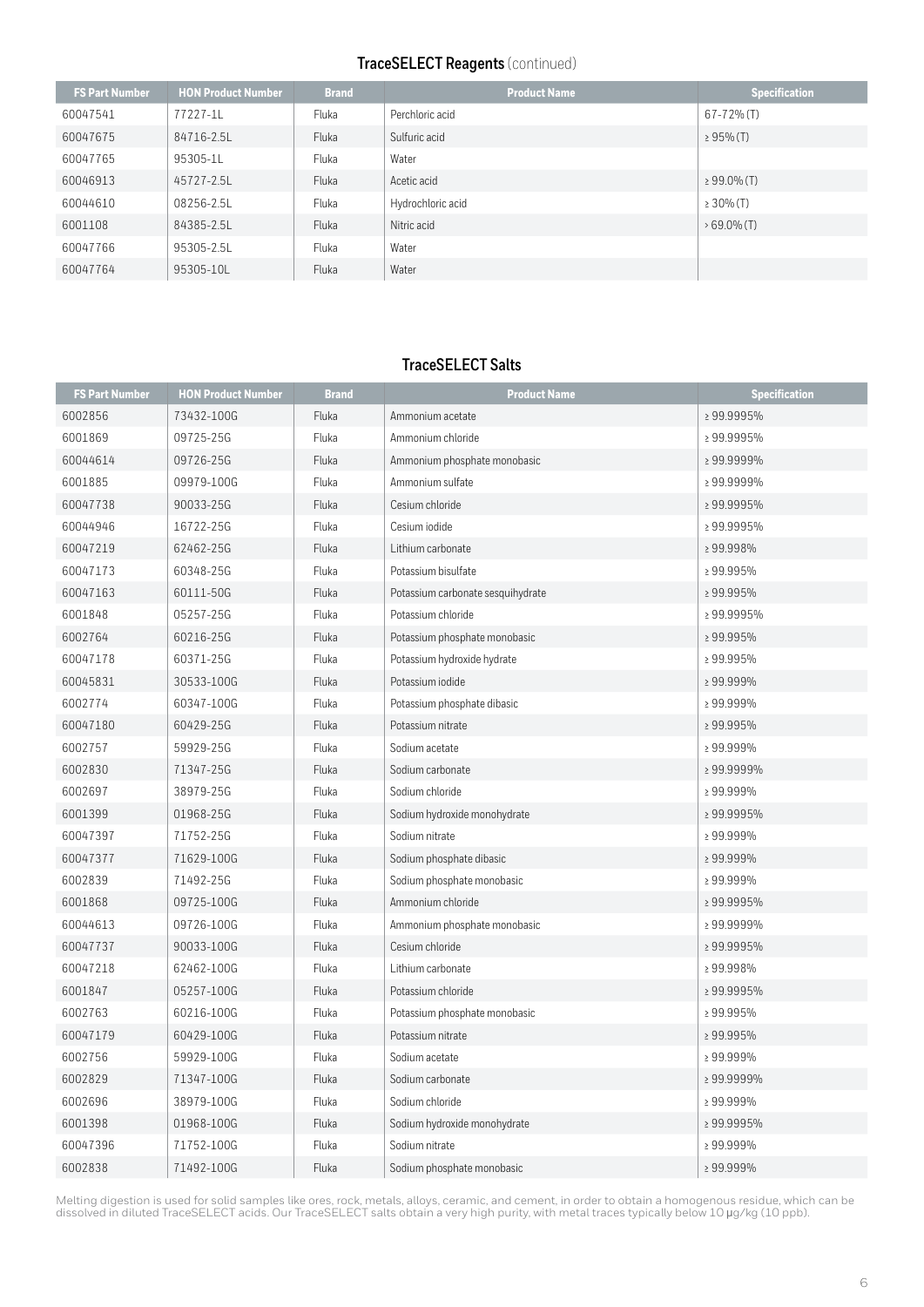# Trace Analysis: High Purity Reagents

### Matrix Modifiers

In graphite furnace AAS, element determinations are increasingly being carried out with matrix modifiers. Chemical modification should be considered if an analyte is highly volatile, or if the analyte and matrix volatilize at similar temperatures.

Such modification would allow ashing at higher (or atomization at lower) furnace temperatures, resulting in elimination of the matrix with no loss of the analyte (or atomization of the analyte, but not the matrix).

Depending on the element to be determined, various substances are used. However, palladium nitrate has become one of the most popular. A primary criterion for such substances is the absence of the element to be analyzed. For this reason, the following recommended reagents have been specially tested for their suitability as matrix modifiers.

#### **Matrix Modifiers**

| <b>FS Part Number</b> | <b>HON Product Number</b> | <b>Brand</b> | <b>Product Name</b>                                         | <b>Specification</b>                           |
|-----------------------|---------------------------|--------------|-------------------------------------------------------------|------------------------------------------------|
| 60048473              | 428884-100ML              | Fluka        | Lanthanum matrix modifier solution                          | $5\%$ La <sup>3</sup> + in 1% HCL              |
| 60048476              | 428892-100ML              | Fluka        | Magnesium matrix modifier solution                          | $2\%$ Mg <sup>2+</sup> in <5% HNO <sub>3</sub> |
| 60048401              | 95164-250ML               | Fluka        | Cesium chloride/Lanthanum chloride matrix modifier solution | CsCl and LaCl <sub>3</sub>                     |

## Spectroscopic Buffers for Flame AAS

In flame AAS, spectroscopic buffers are often used to suppress physical, ionization, and chemical interferences. The Schuhknecht and Schinkel buffer solution, as used in the determination of alkali elements, has become particularly important.

A multi-element standard for lithium, sodium, and potassium is also available for this method. The Schinkel buffer solution enables the method to be expanded to include up to 14 mono- and divalent elements, with simple calibration being all that is required for the analysis.

### **Spectroscopic Buffers for Flame AAS**

| <b>FS Part Number</b> | <b>HON Product Number</b> | <b>Brand</b> | <b>Product Name</b>                                         | <b>Specification</b>                                         |
|-----------------------|---------------------------|--------------|-------------------------------------------------------------|--------------------------------------------------------------|
| 60048401              | 95164-250ML               | Fluka        | Cesium chloride/Lanthanum chloride matrix modifier solution | CsCl and LaCl <sub>2</sub>                                   |
| 60048610              | 20980-500ML               | Fluka        | Aluminum nitrate-Cesium chloride buffer                     | <b>Buffer solution according to Schuhknecht and Schinkel</b> |
| 60048400              | 20982-500ML               | Fluka        | Cesium chloride-Lanthanum chloride buffer                   | Buffer solution according to Schinkel                        |

1. Schuhknecht, W.; Schinkel, H. Fresenius J. Anal. Chem. 1963, 161, 194.

2. Schinkel, H. Fresenius J. Anal. Chem. 1984, 10, 317.

## Reducing Agents for Hydride AAS

Hydride AAS is used for the analysis (especially traces) of arsenic, antimony, tin, selenium, bismuth, and mercury. It is used to separate and preconcentrate analytes from sample matrices by a reaction that turns

them into their hydride vapors. Sodium borohydride is the common reagent of choice for the reduction.

Fluka reagents are specifically analyzed to ensure the absence of hydride generating metals.

#### **Reducing Agents for Hydride AAS**

| <b>FS Part Number</b> | <b>HON Product Number</b> | <b>Brand</b> | <b>Product Name</b> | <b>Specification</b> |
|-----------------------|---------------------------|--------------|---------------------|----------------------|
| 60047350              | 71321-25G                 | Fluka        | Sodium borohydride  | 299%                 |
| 60047349              | 71321-100G                | Fluka        | Sodium borohydride  | 299%                 |
| 60045831              | 30533-100G                | Fluka        | Potassium iodide    | $\geq 99.999\%$      |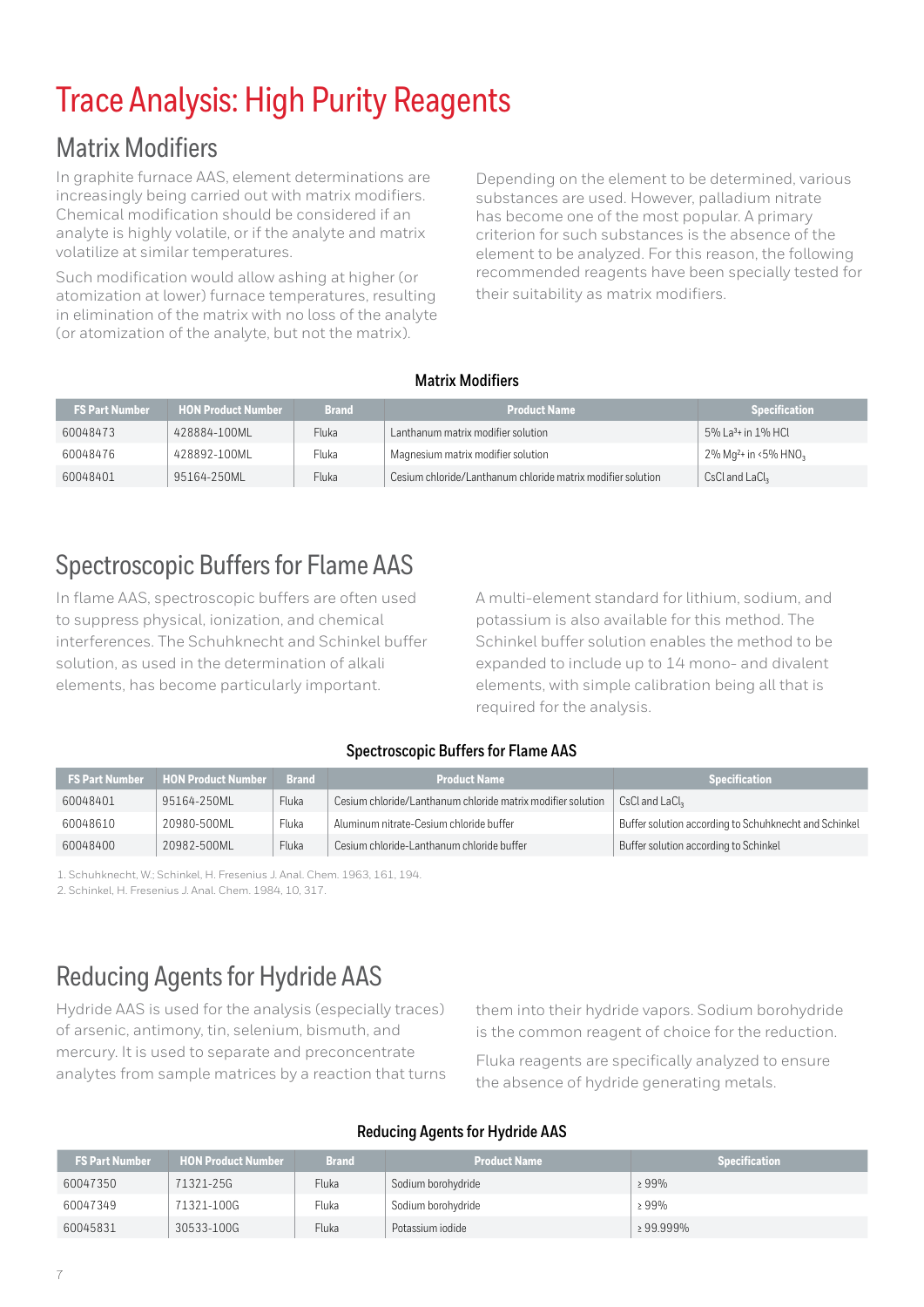## <span id="page-8-0"></span>Solvents for Trace Metal Speciation Analysis

### TraceSELECT™ solvents for LC-ICP-MS applications

Honeywell has developed high purity TraceSELECT solvents for speciation analysis by LC-ICP-MS. TraceSELECT solvents undergo rigorous purification procedures. This is followed by UV spectroscopy, IC, and ICP-MS testing to assure high chemical purity and high UV transmittance.

The blank values for metal traces in these solvents are in the ppb range or lower.

The toxicity of trace metals in food, clinical chemistry, biology, and environmental sciences is an area of increasing interest. In the environment, many diverse species of an element can be present. In addition, different species of the same element can possess very different degrees of toxicity.

Monitoring elemental species requires an analytical method that is sensitive and specific enough to resolve and quantify the individual species at ultratrace levels. An individual toxic species may constitute only a fraction of an element's total concentration in a sample.

The coupling of the two well established analytical techniques, HPLC and inductively coupled plasmamass spectrometry (ICP-MS), is straightforward. This is primarily because the flow rates commonly used with LC are compatible to conventional liquid sample introduction systems, such as those based on pneumatic nebulization.

Thus, the outlet of the LC column is directly connected to the ICP-MS nebulizer. This technique is especially useful in carrying out automated highthroughput speciation analysis. International trends show speciation of metals as an area of very high research interest. In the future, speciation of biological samples will undoubtedly involve determinations of which organic molecules attract which metals in specific sample types.

ICP-MS is a superior detection technique for trace elements in general, but especially for elements of interest, such as arsenic, selenium, cadmium, iodine, and others in chromatographic eluents.



**The chromatogram of three mercury species**  Hg<sup>2+</sup>, MeHg<sup>+</sup>, EtHg<sup>+</sup> obtained by HPLC-ICP-MS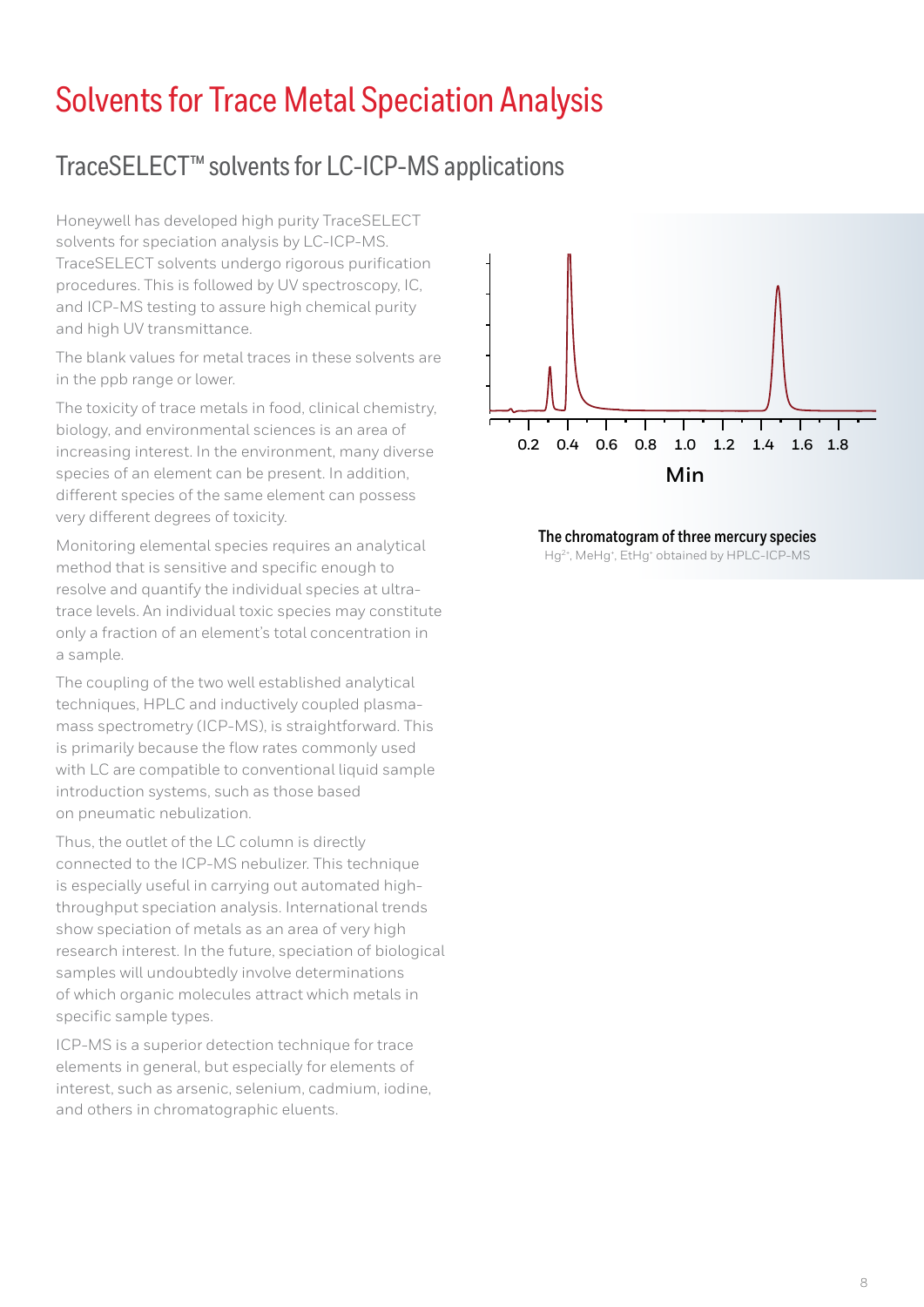# <span id="page-9-0"></span>Definition of Speciation Analysis

The International Union of Pure and Applied Chemistry (IUPAC) defines speciation analysis as the "analytical activities of identifying and/or measuring the quantities of one or more individual chemical species in a sample."

A chemical species is a "specific form of an element defined as to isotopic composition, electronic or oxidation state, and/or complex or molecular structure."

In speciation analysis, the objective is usually to determine the identity and/or concentration of one or more chemical species in a sample, often of natural origin and therefore potentially containing many different species. Care must be taken to choose and execute the analysis to maximize sensitivity and specificity.

Performing a speciation analysis in a complex mixture involves separation, identification, and characterization of various forms of elements in the sample. The most commonly used strategy for speciation analysis is to perform a separation step before a generic detector.

## LC separation coupled with ICP-MS

The hyphenated technique HPLC-ICP-MS is a robust, sensitive element-selective method capable of giving a complete picture of the elemental species in a solution.

The elemental response is usually independent of species, so it is often possible to quantify a species even when its structure is unknown (assuming good HPLC recovery). Identification, however, is based solely on retention time matching. Therefore, a compound in the sample can be identified only by comparison with a standard.



**Honeywell Riedel de Haën - 2-Propanol TraceSELECT**  04516-1L

### **TraceSELECT Solvents Ideal for Speciation Analysis**

| <b>FS Part Number</b> | <b>HON Product Number</b> | <b>Brand</b>   | <b>Product Name</b>         | <b>Specification</b> |
|-----------------------|---------------------------|----------------|-----------------------------|----------------------|
| 60044463              | $01324 - 11$              | Riedel-de Haën | Acetonitrile                | ≥99.9%               |
| 60044560              | $04516 - 11$              | Riedel-de Häen | 2- Propanol                 | ≥99.9%               |
| 60046853              | 42105-1L                  | Riedel-de Haën | Methanol                    | ≥99.9%               |
| 60047747              | 92328-11                  | Riedel-de Haën | Ethylene glycol butyl ether | $\geq 99.5\%$        |
| 60047336              | 69508-11                  | Riedel-de Haën | Acetone                     | $\geq 99.9\%$        |
| 60047444              | 72781-1L                  | Riedel-de Haën | N,N-Dimethylformamide       | ≥99.99995%           |

1. Michalke, B. The coupling of LC to ICP-MS in element speciation;

Part II: Recent trends in application. Trends in Analytical Chemistry, 2002, 21(3), 154–165.

2. IUPAC, Pure and Applied Chemistry, 2000, 72, 1453–1470.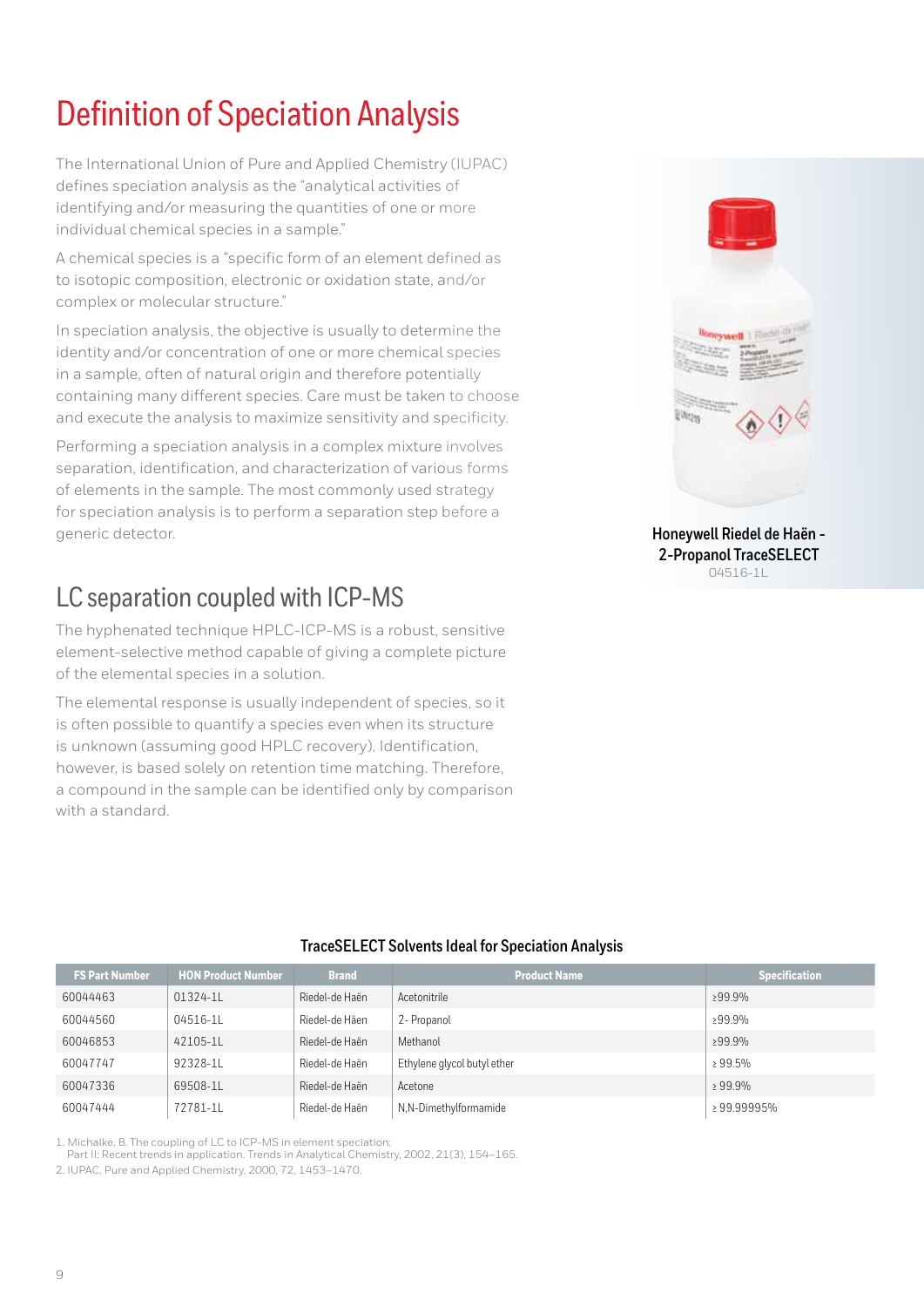# <span id="page-10-0"></span>Ultra Pure Reagents for Voltammetry

## TraceSELECT reagents for ultra-trace analysis and metal speciation

Voltammetry is predominantly used for inorganic trace analysis of anions and cations, but can also be used for the determination of various organic compounds. The most important fields of application of inorganic determinations are in metallurgy, environmental analysis, food analysis, toxicology, and clinical analysis.

This technique is also a preferred method for the determination of certain metal speciations, such as Fe(II)/Fe(III) or Cr(III)/Cr(VI). When mercury is used as an electrode in a voltammetric cell, the technique is called polarography.

The reduction of metals into mercury is more favourable than reduction to the solid-state electrode. Further on there is always a clean new Hg electrode surface available for each measurement.



#### **Honeywell Fluka - Nitric Acid TraceSELECT**  84385-2.5L



**Multi-mode Electrode (MME)** Published with kind permission of Metrohm AG, Switzerland

### **High Purity Reagents for Voltammetry**

| <b>FS Part Number</b> | <b>HON Product Number</b> | <b>Brand</b> | <b>Product Name</b>             | <b>Specification</b> |
|-----------------------|---------------------------|--------------|---------------------------------|----------------------|
| 60047756              | 94068-100G                | Fluka        | Citric acid monohydrate         | ≥99.9998%            |
| 60044575              | 05878-100G                | <b>Fluka</b> | L-Ascorbic acid                 | ≥99.9998%            |
| 60044761              | 12819-25G                 | Fluka        | DL-Tartaric acid                | ≥99.9995%            |
| 60046758              | 39692-25G                 | Fluka        | Ethylenediaminetetraacetic acid | ≥99.995%             |
| 60047753              | 93722-100G                | Fluka        | Oxalic acid dihydrate           | $>99.9999\%$         |